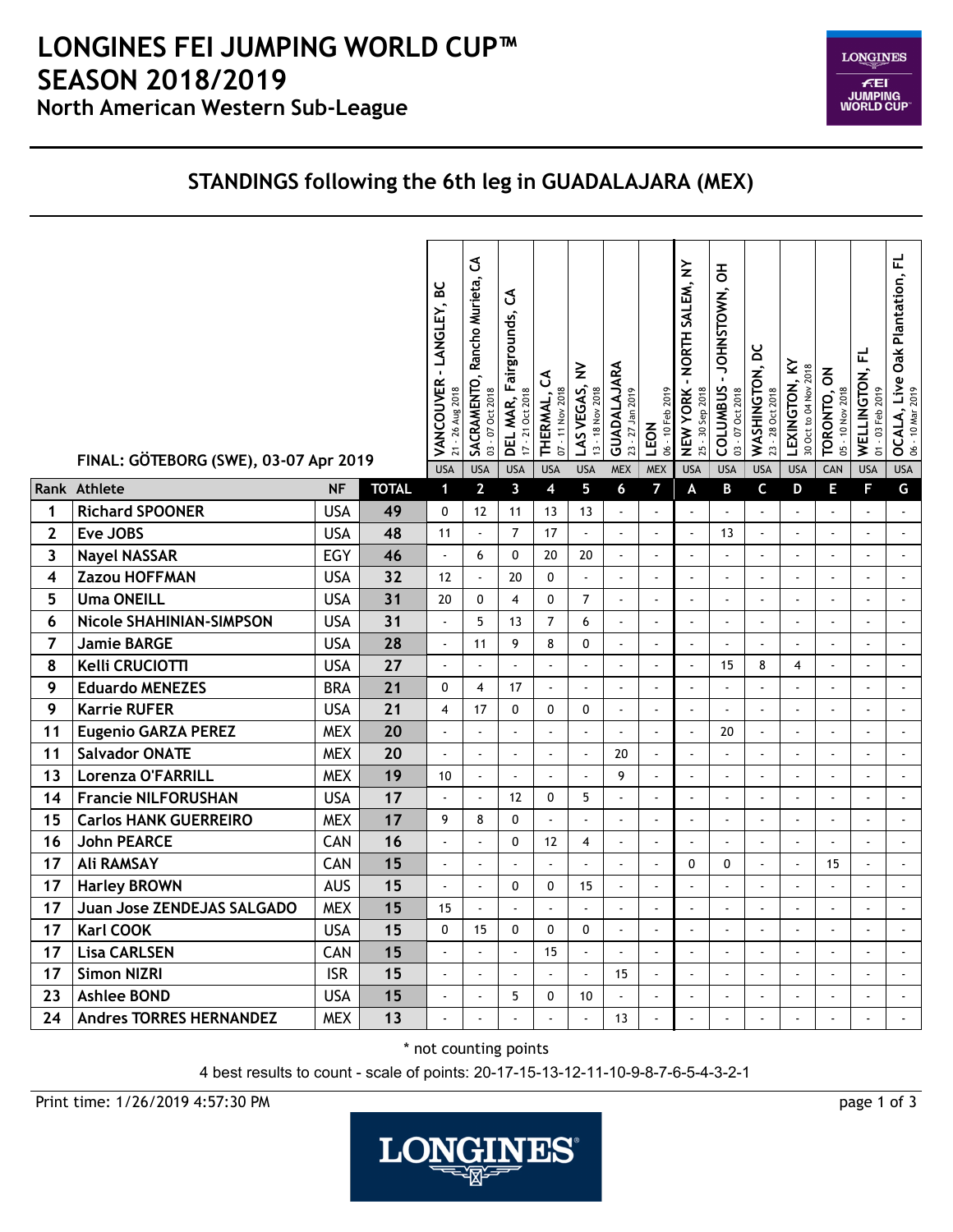## **North American Western Sub-League LONGINES FEI JUMPING WORLD CUP™ SEASON 2018/2019**

|                | FINAL: GÖTEBORG (SWE), 03-07 Apr 2019 |            |                         | - LANGLEY, BC<br>VANCOUVER<br>21 - 26 Aug 2018<br><b>USA</b> | ვ<br>Rancho Murieta,<br>SACRAMENTO,<br>03 - 07 Oct 2018<br><b>USA</b> | ვ<br>airgrounds,<br>L.<br>17 - 21 Oct 2018<br>DEL MAR,<br><b>USA</b> | ర<br>07 - 11 Nov 2018<br>THERMAL,<br><b>USA</b> | $\geq$<br>LAS VEGAS,<br>13 - 18 Nov 2018<br><b>USA</b> | GUADALAJARA<br>23 - 27 Jan 2019<br><b>MEX</b> | 06 - 10 Feb 2019<br>LEON<br><b>MEX</b> | NORTH SALEM, NY<br>25 - 30 Sep 2018<br><b>NEW YORK</b><br><b>USA</b> | JOHNSTOWN, OH<br>$\blacksquare$<br><b>COLUMBUS</b><br>03 - 07 Oct 2018<br><b>USA</b> | ă<br>WASHINGTON,<br>23 - 28 Oct 2018<br><b>USA</b> | LEXINGTON, KY<br>30 Oct to 04 Nov 2018<br><b>USA</b> | TORONTO, ON<br>05 - 10 Nov 2018<br>CAN | WELLINGTON, FL<br>$-03$ Feb 2019<br>$\overline{5}$<br><b>USA</b> | <b>OCALA, Live Oak Plantation, FL</b><br>06 - 10 Mar 2019<br><b>USA</b> |
|----------------|---------------------------------------|------------|-------------------------|--------------------------------------------------------------|-----------------------------------------------------------------------|----------------------------------------------------------------------|-------------------------------------------------|--------------------------------------------------------|-----------------------------------------------|----------------------------------------|----------------------------------------------------------------------|--------------------------------------------------------------------------------------|----------------------------------------------------|------------------------------------------------------|----------------------------------------|------------------------------------------------------------------|-------------------------------------------------------------------------|
| ank            | <b>Athlete</b>                        | <b>NF</b>  | <b>TOTAL</b>            | $\mathbf 1$                                                  | $\overline{2}$                                                        | 3                                                                    | 4                                               | 5                                                      | 6                                             | $\overline{7}$                         | A                                                                    | B                                                                                    | $\mathsf c$                                        | D                                                    | Е                                      | F                                                                | G                                                                       |
| 25             | <b>Rodrigo LAMBRE</b>                 | <b>BRA</b> | 12                      | ÷.                                                           | $\ddot{\phantom{0}}$                                                  | ÷,                                                                   | $\overline{\phantom{a}}$                        | $\overline{\phantom{a}}$                               | 12                                            | $\blacksquare$                         | ÷,                                                                   |                                                                                      |                                                    |                                                      |                                        |                                                                  |                                                                         |
| 26             | <b>Manuel GONZALEZ DUFRANE</b>        | <b>MEX</b> | 11                      | ä,                                                           | $\blacksquare$                                                        | $\overline{\phantom{a}}$                                             | ä,                                              | $\overline{\phantom{a}}$                               | 11                                            | $\mathbf{r}$                           | $\sim$                                                               | $\sim$                                                                               | $\blacksquare$                                     | $\sim$                                               |                                        |                                                                  |                                                                         |
| 27             | <b>Eric NAVET</b>                     | <b>FRA</b> | 10                      | 0                                                            | 10                                                                    | 0                                                                    | $\blacksquare$                                  | $\overline{a}$                                         | ä,                                            | $\blacksquare$                         | ÷,                                                                   | $\blacksquare$                                                                       | $\blacksquare$                                     | $\blacksquare$                                       | $\blacksquare$                         | ÷,                                                               | $\overline{a}$                                                          |
| 27             | <b>Francisco PASQUEL</b>              | <b>MEX</b> | 10                      | ä,                                                           |                                                                       |                                                                      |                                                 | ä,                                                     | 10                                            | $\blacksquare$                         |                                                                      | ÷,                                                                                   |                                                    | ÷,                                                   |                                        | $\tilde{\phantom{a}}$                                            | $\blacksquare$                                                          |
| 27             | <b>Lane CLARKE</b>                    | <b>AUS</b> | 10                      | $\overline{a}$                                               | $\overline{\phantom{a}}$                                              | 10                                                                   | 0                                               | $\overline{\phantom{a}}$                               | $\blacksquare$                                | $\sim$                                 | ÷.                                                                   | $\overline{a}$                                                                       | ÷.                                                 | $\sim$                                               | $\overline{a}$                         | $\blacksquare$                                                   | ä,                                                                      |
| 30             | <b>Saree GORDON SOLANKI</b>           | <b>ISR</b> | 10                      | 8                                                            | 0                                                                     | ä,                                                                   | $\overline{2}$                                  | ä,                                                     | $\overline{\phantom{a}}$                      | $\overline{\phantom{a}}$               |                                                                      | $\sim$                                                                               | ä,                                                 | L.                                                   |                                        | ÷,                                                               | $\overline{a}$                                                          |
| 31             | <b>Carly ANTHONY</b>                  | <b>USA</b> | 10                      | $\mathbf{2}$                                                 | $\mathbf{0}$                                                          | $\overline{2}$                                                       | 6                                               | 0                                                      | ä,                                            | $\blacksquare$                         |                                                                      | $\blacksquare$                                                                       | $\ddot{\phantom{0}}$                               | $\blacksquare$                                       | $\blacksquare$                         | $\blacksquare$                                                   | $\blacksquare$                                                          |
| 32             | <b>Laura Jane TIDBALL</b>             | CAN        | 10                      | 5                                                            | 0                                                                     |                                                                      | 5                                               | 0                                                      | ä,                                            | ÷,                                     |                                                                      |                                                                                      |                                                    | $\ddot{\phantom{a}}$                                 | $\ddot{\phantom{0}}$                   | $\blacksquare$                                                   |                                                                         |
| 33             | <b>Tiffany SULLIVAN</b>               | <b>USA</b> | 9                       | $\overline{\phantom{a}}$                                     | $\overline{\phantom{a}}$                                              | $\overline{\phantom{a}}$                                             | 9                                               | ä,                                                     | $\overline{\phantom{a}}$                      | $\mathbf{r}$                           | $\overline{\phantom{a}}$                                             | $\blacksquare$                                                                       |                                                    | ÷,                                                   |                                        | ä,                                                               | ä,                                                                      |
| 34             | <b>Nicolas PIZARRO</b>                | <b>MEX</b> | 8                       | $\blacksquare$                                               | $\blacksquare$                                                        | $\blacksquare$                                                       | $\blacksquare$                                  | $\blacksquare$                                         | 8                                             | $\blacksquare$                         |                                                                      | $\ddot{\phantom{a}}$                                                                 |                                                    | $\overline{\phantom{a}}$                             |                                        |                                                                  |                                                                         |
| 35             | <b>Alberto SANCHEZ-COZAR</b>          | <b>MEX</b> | $\overline{7}$          | $\overline{\phantom{a}}$                                     | ÷,                                                                    | ä,                                                                   | $\overline{\phantom{a}}$                        | $\blacksquare$                                         | $\overline{7}$                                | $\blacksquare$                         |                                                                      | ä,                                                                                   | $\blacksquare$                                     | $\sim$                                               | L,                                     | ä,                                                               | ä,                                                                      |
| 35             | <b>Antonio MAURER</b>                 | <b>MEX</b> | $\overline{7}$          | $\overline{7}$                                               | ä,                                                                    | ÷,                                                                   | $\overline{\phantom{a}}$                        | $\overline{a}$                                         | 0                                             | $\blacksquare$                         | $\sim$                                                               | $\blacksquare$                                                                       |                                                    | $\ddot{\phantom{a}}$                                 |                                        | ä,                                                               |                                                                         |
| 35             | <b>Kenneth VINTHER</b>                | <b>DEN</b> | $\overline{7}$          | 0                                                            | $\overline{7}$                                                        | 0                                                                    | $\sim$                                          | $\blacksquare$                                         | $\blacksquare$                                | $\sim$                                 | $\blacksquare$                                                       | $\sim$                                                                               | $\blacksquare$                                     | $\blacksquare$                                       | $\blacksquare$                         | ÷,                                                               | $\blacksquare$                                                          |
| 38             | <b>Federico FERNANDEZ</b>             | <b>MEX</b> | 6                       | $\blacksquare$                                               |                                                                       | $\blacksquare$                                                       | $\blacksquare$                                  | $\overline{a}$                                         | 6                                             | $\blacksquare$                         | $\sim$                                                               | $\sim$                                                                               | $\blacksquare$                                     | ÷,                                                   | ÷,                                     | ÷,                                                               | $\blacksquare$                                                          |
| 39             | <b>Patricio PASQUEL</b>               | <b>MEX</b> | 5                       | ä,                                                           | ä,                                                                    | 0                                                                    | L.                                              | ä,                                                     | 5                                             | $\blacksquare$                         |                                                                      | $\blacksquare$                                                                       |                                                    | $\overline{\phantom{a}}$                             |                                        | $\ddot{\phantom{a}}$                                             | $\blacksquare$                                                          |
| 40             | <b>Alex GRANATO</b>                   | <b>USA</b> | 4                       | $\ddot{\phantom{a}}$                                         | $\blacksquare$                                                        | $\overline{\phantom{a}}$                                             | 4                                               | 0                                                      | $\blacksquare$                                | $\blacksquare$                         |                                                                      | $\sim$                                                                               | ÷.                                                 | $\sim$                                               | L,                                     | ä,                                                               | $\ddot{\phantom{0}}$                                                    |
| 40             | <b>Eduardo SANCHEZ NAVARRO</b>        | <b>MEX</b> | $\overline{\mathbf{4}}$ | $\overline{a}$                                               | ä,                                                                    | $\blacksquare$                                                       | ä,                                              | $\overline{a}$                                         | 4                                             | $\blacksquare$                         | $\overline{\phantom{a}}$                                             | $\sim$                                                                               | ä,                                                 | $\overline{\phantom{a}}$                             | $\overline{\phantom{a}}$               | ÷,                                                               | $\blacksquare$                                                          |
| 42             | <b>Jose Antonio CHEDRAUI PROM</b>     | <b>MEX</b> | $\overline{\mathbf{3}}$ | $\blacksquare$                                               | $\blacksquare$                                                        | ä,                                                                   | L.                                              | ä,                                                     | 3                                             | $\blacksquare$                         | $\sim$                                                               | $\sim$                                                                               | $\sim$                                             | $\overline{\phantom{a}}$                             | $\sim$                                 | $\blacksquare$                                                   | ä,                                                                      |
| 42             | <b>WIll SIMPSON</b>                   | <b>USA</b> | $\overline{\mathbf{3}}$ | ÷,                                                           | 0                                                                     | 3                                                                    | 0                                               | $\blacksquare$                                         |                                               | $\blacksquare$                         |                                                                      |                                                                                      |                                                    |                                                      |                                        |                                                                  |                                                                         |
| 44             | <b>Kasey AMENT</b>                    | <b>USA</b> | $\overline{\mathbf{3}}$ | 0                                                            | $\overline{2}$                                                        | 0                                                                    |                                                 | $\mathbf{1}$                                           |                                               |                                        |                                                                      |                                                                                      |                                                    |                                                      |                                        |                                                                  |                                                                         |
| 45             | <b>Arturo PARADA VALLEJO</b>          | <b>MEX</b> | $\mathbf{2}$            | $\overline{a}$                                               |                                                                       | ÷,                                                                   | $\blacksquare$                                  | $\overline{a}$                                         | $\overline{2}$                                | $\blacksquare$                         | $\blacksquare$                                                       | $\blacksquare$                                                                       | ä,                                                 | ÷,                                                   | ÷,                                     | ÷,                                                               |                                                                         |
| 46             | <b>Javier FERNANDEZ</b>               | <b>MEX</b> | $\mathbf{1}$            | $\blacksquare$                                               |                                                                       |                                                                      |                                                 |                                                        | $\mathbf{1}$                                  | $\blacksquare$                         |                                                                      |                                                                                      |                                                    |                                                      |                                        |                                                                  | $\blacksquare$                                                          |
| 46             | <b>Keri POTTER</b>                    | <b>USA</b> | $\mathbf{1}$            | $\overline{a}$                                               | $\overline{a}$                                                        | $\mathbf{1}$                                                         | $\blacksquare$                                  | $\blacksquare$                                         |                                               | $\blacksquare$                         |                                                                      | $\blacksquare$                                                                       |                                                    | $\ddot{\phantom{0}}$                                 |                                        | $\blacksquare$                                                   | $\blacksquare$                                                          |
| 46             | <b>Mariano MAGGI</b>                  | <b>SWE</b> | $\mathbf{1}$            | $\blacksquare$                                               | $\mathbf{1}$                                                          | $\blacksquare$                                                       | $\blacksquare$                                  | $\blacksquare$                                         | $\blacksquare$                                | $\blacksquare$                         | $\mathbf{r}$                                                         | $\overline{\phantom{a}}$                                                             | $\overline{\phantom{a}}$                           | $\overline{\phantom{a}}$                             |                                        |                                                                  | $\blacksquare$                                                          |
| 46             | <b>Tayah SOBIE</b>                    | <b>CAN</b> | $\mathbf{1}$            | $\blacksquare$                                               | $\blacksquare$                                                        | $\blacksquare$                                                       | $\mathbf{1}$                                    | $\blacksquare$                                         | $\blacksquare$                                | $\blacksquare$                         | $\blacksquare$                                                       | $\blacksquare$                                                                       | $\blacksquare$                                     | $\blacksquare$                                       | $\blacksquare$                         | $\blacksquare$                                                   | $\blacksquare$                                                          |
| $\blacksquare$ | <b>Chenoa MC ELVAIN</b>               | <b>USA</b> | $\bf{0}$                | ÷.                                                           | $\omega$                                                              | $\overline{a}$                                                       | 0                                               | ä,                                                     | $\blacksquare$                                | $\blacksquare$                         | $\mathbf{r}$                                                         | $\mathbf{r}$                                                                         |                                                    | L.                                                   |                                        | $\mathbf{r}$                                                     | $\mathbf{r}$                                                            |
| $\blacksquare$ | <b>Claire DOTY</b>                    | <b>USA</b> | $\mathbf 0$             | 0                                                            | $\blacksquare$                                                        | $\blacksquare$                                                       | $\blacksquare$                                  | 0                                                      |                                               | $\sim$                                 |                                                                      | $\blacksquare$                                                                       |                                                    |                                                      |                                        |                                                                  | $\blacksquare$                                                          |
| $\sim$         | <b>Danielle LEAN</b>                  | <b>USA</b> | $\bf{0}$                | $\blacksquare$                                               | $\blacksquare$                                                        | $\blacksquare$                                                       | $\blacksquare$                                  | 0                                                      | $\blacksquare$                                | $\blacksquare$                         | $\blacksquare$                                                       | $\blacksquare$                                                                       | ä,                                                 | $\blacksquare$                                       | $\ddot{\phantom{a}}$                   | $\blacksquare$                                                   | $\sim$                                                                  |
|                |                                       |            |                         |                                                              |                                                                       |                                                                      |                                                 |                                                        |                                               |                                        |                                                                      |                                                                                      |                                                    |                                                      |                                        |                                                                  |                                                                         |

\* not counting points

4 best results to count - scale of points: 20-17-15-13-12-11-10-9-8-7-6-5-4-3-2-1

Print time: 1/26/2019 4:57:30 PM page 2 of 3

 $Rank$ 



06 - 10 Mar 2019

**LONGINES** 

**FEI**<br>JUMPING<br>WORLD CUP